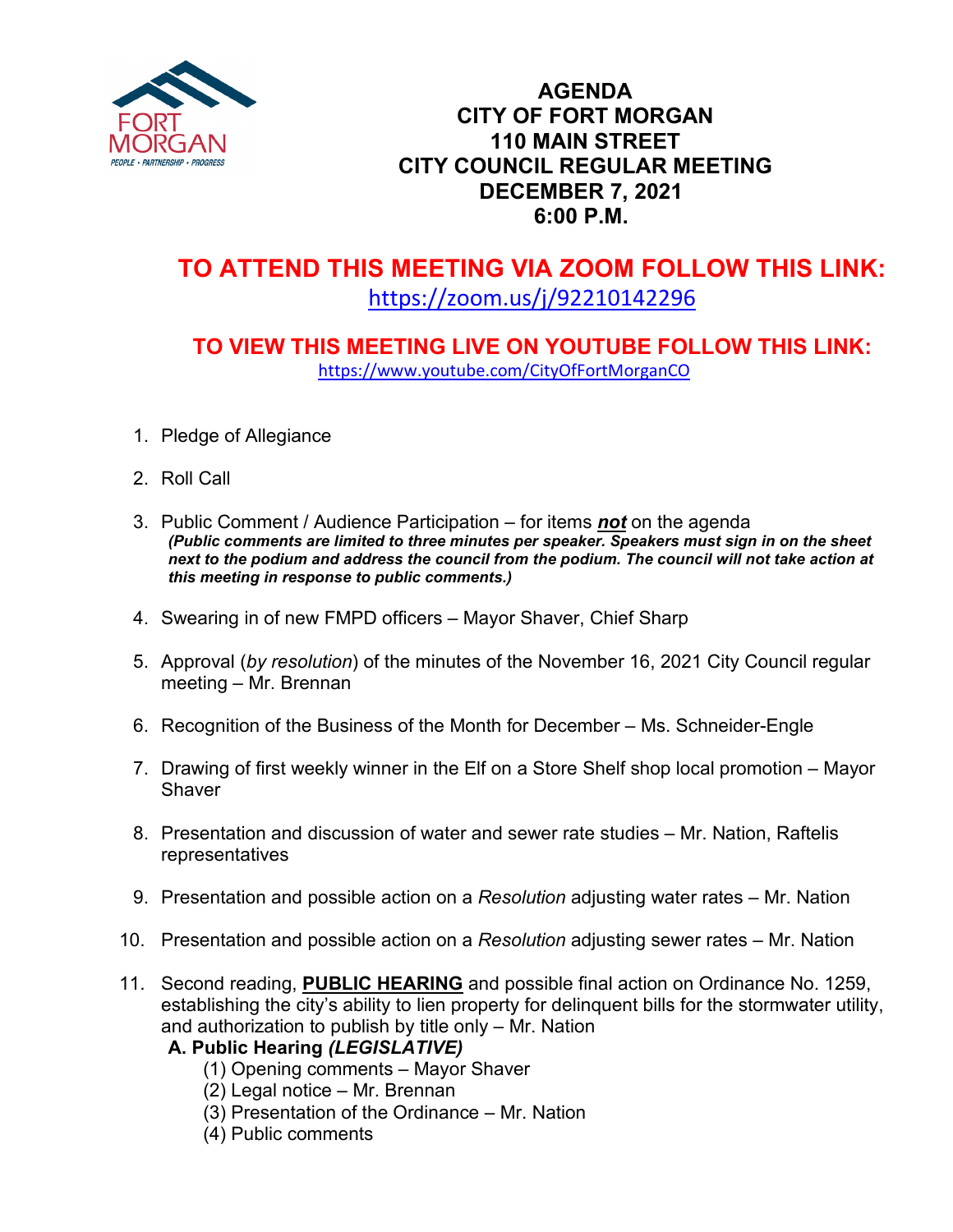(5) Comments written/oral – Mr. Brennan

(6) Comments by the Council

(7) Motion to close/continue the Public Hearing

#### **B.** Council Action – Mr. Wilson

*Resolution* approving second and final reading of Ordinance No. 1259, amending Chapter 17, Article 8 of the Fort Morgan Municipal Code, regarding the Stormwater Department, to provide for a procedure to impose liens on properties for the nonpayment of stormwater charges, and authorization to publish by title only.

12. Second reading, **PUBLIC HEARING** and possible final action on Ordinance No. 1260, amending the Municipal Code regarding procurement and contracts to conform with the charter amendment, and authorization to publish by title only – Mr. Glammeyer

#### **A. Public Hearing** *(LEGISLATIVE)*

- (1) Opening comments Mayor Shaver
- (2) Legal notice Mr. Brennan
- (3) Presentation of the Ordinance Mr. Glammeyer
- (4) Public comments
- (5) Comments written/oral Mr. Brennan
- (6) Comments by the Council
- (7) Motion to close/continue the Public Hearing

#### **B. Council Action – Mr. Wilson**

*Resolution* approving second and final reading of Ordinance No. 1260, amending Chapter 4, Article 6 of the Fort Morgan Municipal Code, regarding procurement and contracts, to update the code in conformance with the recent charter amendment updating procurement and contracting procedures, and authorization to publish by title only.

- 13. Presentation and possible action on a *Resolution* amending the Council Rules of Procedure to conform with the recent charter amendment related to procurement – Mr. Wilson
- 14. Reports by Officials and Staff

#### 15. Bids, Meetings and Announcements – Mr. Brennan

- A. Bids see enclosed (also available on the City's website [www.cityoffortmorgan.com\)](http://www.cityoffortmorgan.com/)
- B. Meetings see enclosed (also available on the City's website [www.cityoffortmorgan.com\)](http://www.cityoffortmorgan.com/)
- C. Announcements
- 16. **EXECUTIVE SESSION -** For discussion of a personnel matter under C.R.S. Section 24- 6-402(4)(f) and not involving: any specific employees who have requested discussion of the matter in open session; any member of this body or any elected official; the appointment of any person to fill an office of this body or of an elected official; or personnel policies that do not require the discussion of matters personal to particular employees; AND THE FOLLOWING ADDITIONAL DETAILS ARE PROVIDED FOR IDENTIFICATION PURPOSES: Annual evaluation of City Manager.